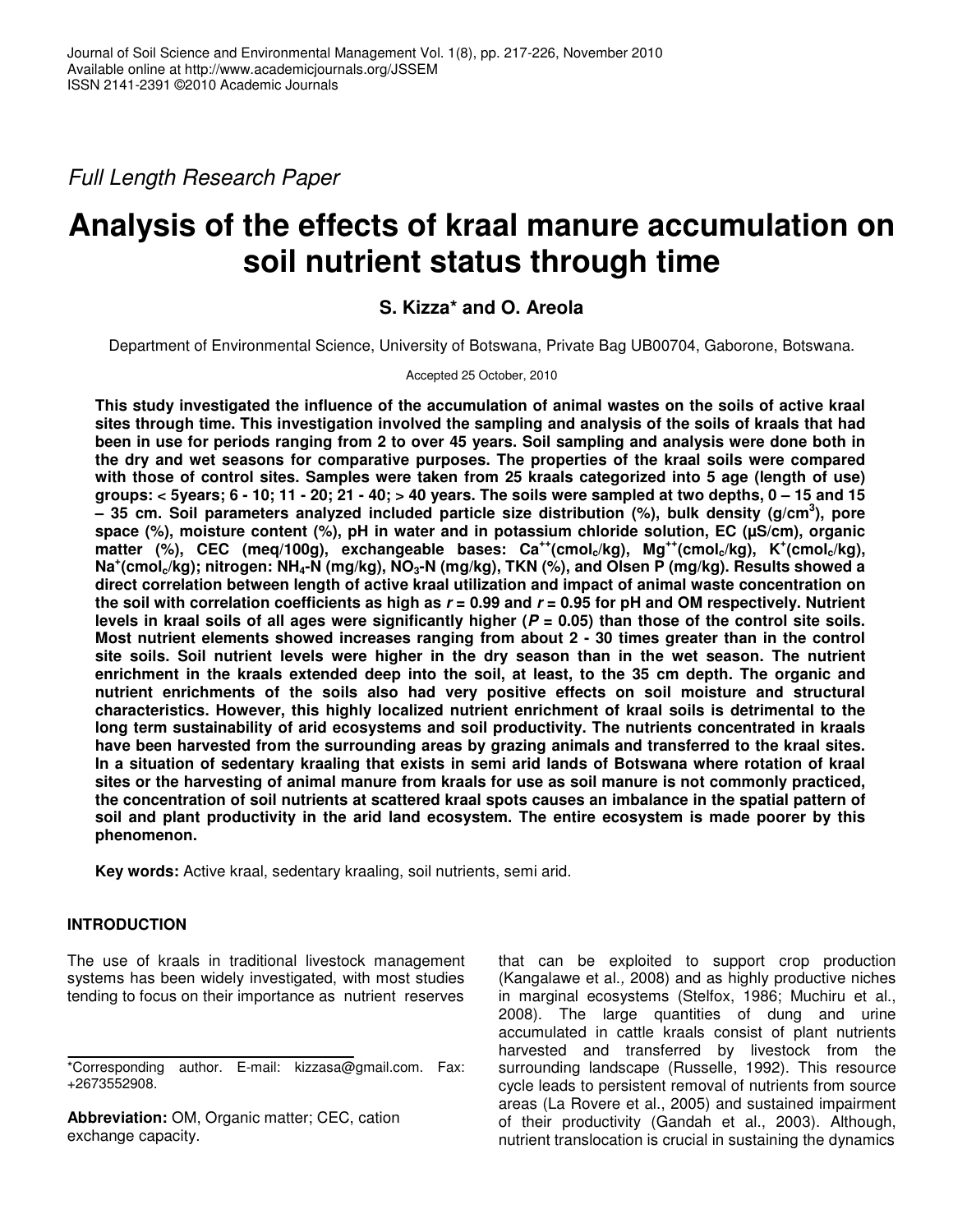**Table 1.** Active kraals investigated and duration of kraal utilization.

| Length of time of active utilisation of kraals | Number of sites for each kraal category |
|------------------------------------------------|-----------------------------------------|
| < 5years                                       | 5                                       |
| $6 - 10$ years                                 | 5                                       |
| $11 - 20$ years                                | 5                                       |
| $21 - 40$ years                                | 5                                       |
| > 45years                                      | ᄃ                                       |

of semi-arid ecosystems (Powel et al., 2004), facilitated concentration of nutrients at scattered spots such as kraals, can induce imbalances potentially capable of undermining the sustainability of the ecosystems themselves. The kraals disrupt the natural nutrient cycle by locking up nutrients at confined localities in pastoral systems where manure is not harvested to improve soil fertility (Turner 1998a; Augustine, 2003).

In semi-arid Botswana, contemporary livestock management is heavily based on the traditional kraaling culture where rotation of kraal areas is not a common practice. Traditional kraal owners actively utilize the same locations for kraal areas for decades especially within the vicinity of water sources such as boreholes, wells or shallow depressions (water pans). This is in contrast with similar pastoral economies in other areas such as in Kenya (Muchiru et al., 2008); Niger and Mali (Harris, 2002); Ethiopia and Sudan (Elias et al., 1998) where mobile kraals or deliberate rotation of kraal areas is a common practice. In addition, even though the benefits of kraal manure are traditionally known and strongly promoted by modern agricultural practices (Harris, 1996; Mmopelwa, 1998*)*, active collection and utilization of the manure for soil amendment in arable farming is still reported to be limited in Botswana (Seleka, 1999; MoA, 2007). Thus, traditional kraals in Botswana are characterized by thick accumulations of young and old manure which constitute nutrient over-enrichment and a major point source of environmental pollution. This prompted this study to analyze soil nutrient levels in actively utilised cattle kraals of various ages from less than 5 to over 45 years around the Tlokweng Village of Botswana where traditional livestock management is dependent on overnight confinement of livestock in kraals for security against theft and for ease of access to lactating cows for milking.

Guided by knowledge of prolonged use of kraals in this environment, the objectives of this investigation were to analyze and compare 1) soil nutrient levels in active kraals of different ages with a view to investigating the influence of active use of the kraals on soil characteristics over time; 2) soil nutrient levels between dry and wet seasons with the view of assessing variations in nutrient concentrations between the seasons and 3) soil nutrient concentrations at surface (0-15 cm) and subsurface (15– 35 cm) soil depths.

## **STUDY AREA**

Tlokweng Village is located East of Gaborone in the South East District of Botswana (Figure 1). The area has a semi-arid climate characterized by marginal (525 mm mean annual rainfall) and erratic (23% CV) rainfall most of which falls during the summer period between November and March. Mean temperatures range between 25 and 35°C in summer and between 3 and 11<sup>°</sup>C in winter. The soils are dominated by Arenosols and weakly developed Luvisols that are interrupted by Vertisols in riparian corridors (SMASP, 2006). Vegetation has been described as tree and shrub savanna (Skarpe, 1991).

#### **METHODS**

#### **Selection of Kraals for study**

The choice of kraals was limited to those that are traditionally constructed. They are characteristically open (unroofed) with no concrete floors or bedding material such that the livestock dung and urine are deposited directly on the soil surface. The kraal fences are constructed of poles cut from different kinds of trees and/or shrubs, many of which are thorny.

The kraal selection process began with a community meeting (Kgotla) attended by community elders and members as well as the agricultural (veterinary) extension staff. The purpose of the meeting was to establish a rapport with the kraal owners and seek their cooperation in facilitating the study. The active kraal samples were thus selected based on interviews with the extension workers and herders followed by field reconnaissance by the researcher. The selected kraals were geo-referenced using a GPS and finally included in the study only after a site visit by the facilitating veterinary/extension staff and extensive discussions with the kraal owners. To analyze and compare soil nutrient levels within and between kraal areas, the kraal samples were stratified into five groups according to duration of utilization, that is, the number of years since establishment (Table 1).

#### **Soil sampling**

Soils were sampled at five randomly located points within each kraal. Sampling was done at two depths,  $0 - 5$  and  $5 - 35$  cm. Thus, ten soil samples were collected from each kraal, giving a total of 50 soil samples for each group of kraals and 250 samples for all the 25 kraals studied. Soil sampling was done both in the dry and wet seasons for reasons indicated above. This meant that this study involved the laboratory analysis of 500 soil samples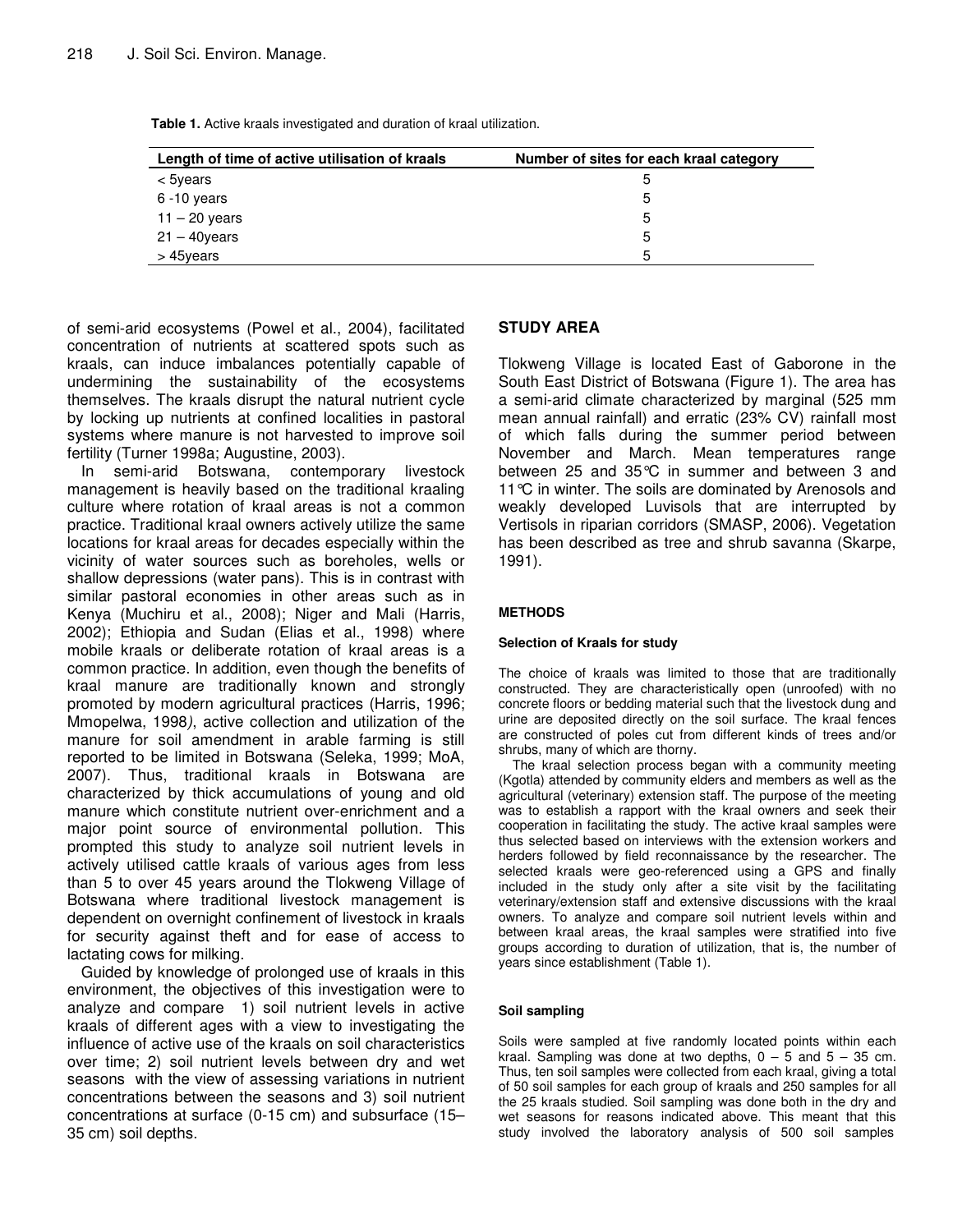

**Figure 1.** Location of Tlokweng Village in the South East district of Botswana.

altogether.

#### **Soil analysis**

Soil samples from control sites and active kraals were analysed to determine temporal variations in the physical and chemical properties. The parameters that were investigated are as shown in Table 2. Particle size distribution was analyzed by (1) wet sieving to screen sand particles from silt and clay after dispersing cemented aggregates in sodium hexametaphosphate  $(Na_6PO_4)$ , and (2) fractionation (the hydrometer method was used) to separate silt from clay. Soil textural classes were objectively determined based on the data from the particle size analysis and using the Textural Auto lookup software (TAL Version 4.2). Soil moisture content,  $D_b$ and percentage (%) pore space were determined according methods described in USDA, (1996) and van Reeuwijk (1993).

Soil pH was determined by using the HANNA 210 Microprocessor with end values being obtained by averaging three readings for each sample. Electrical conductivity (EC  $(\mu S/cm)$ ) was determined by using a programmable Vacuum Extractor (SampleTek-Smetter Design, Lincoln, Nebraska) to prepare saturated samples that were subsequently analyzed using a thermo orion conductivity cell. Plant available nitrogen (PAN) was considered to be the equivalent of mineral N which was estimated from observed values of  $NH_4-N$  and  $NO_3-N$  that were determined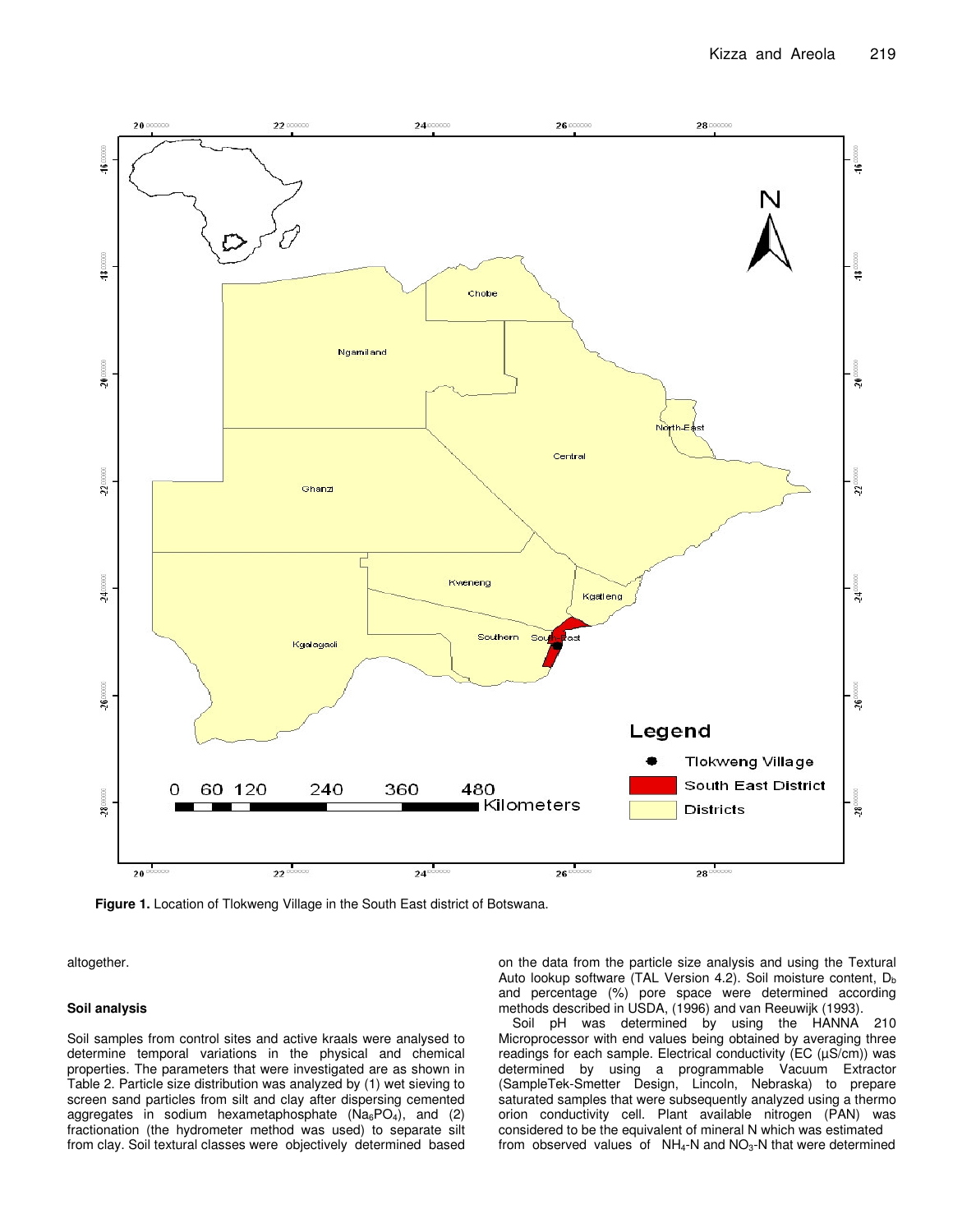**Table 2.** Active cattle kraals and control sites properties of soil samples extracts during the dry season.

|                                   | Control            | Sample average values by duration of Active kraals |           |           |           |             |
|-----------------------------------|--------------------|----------------------------------------------------|-----------|-----------|-----------|-------------|
| Soil parameter                    | <b>Site values</b> | $< 5$ years                                        | 10 years  | 20 years  | 30 years  | > 45years   |
| $pH-H2Oa$                         | 5.5                | $7.9*$                                             | $8.0**$   | 8.6       | $8.9*$    | $9.0*$      |
| pH-KCl <sup>a</sup>               | 5.4                | 7.3                                                | 7.6       | 8.4       | 8.4       | 8.6         |
| CEC (meq/100 g) $\text{c}$        | 2.5                | $8.2*$                                             | $6.3**$   | $4.5*$    | $4.3*$    | $4.5*$      |
| OM $(\%)^a$                       | 0.7                | 2.0                                                | 2.3       | 2.4       | $2.4*$    | $2.6*$      |
| Pore space $(\%)^b$               | 42.3               | 42.5                                               | 41.0      | 40.0      | 40.0      | 40.0        |
| Moisture content (%) <sup>c</sup> | 1.2                | 31.3                                               | 31.2      | 32.5      | 34.4      | 35.3        |
| Bulk density $(g/cm3)e$           | 1.5                | 0.9                                                | 1.5       | 0.9       | 1.5       | 1.0         |
| EC $(\mu S/cm)^c$                 | 19.4               | $58.0*$                                            | $90.0*$   | $100.0*$  | $100.0*$  | $100.0*$    |
| Olsen P (mg/kg) <sup>d</sup>      | 0.7                | $18.0*$                                            | $17.0*$   | $19.0*$   | $19.5*$   | $19.8*$     |
| Exch. K $(cmolc/kg)a$             | 1.3                | $22.2*$                                            | $24.4*$   | $25.5*$   | $27.1*$   | $27.2*$     |
| Exch. Na $(cmolc/kg)a$            | 0.4                | $1.5*$                                             | $2.0*$    | $2.6*$    | $3.0*$    | $3.0*$      |
| Exch. Ca $(cmolc/kg)c$            | 2.9                | $6.3*$                                             | 6.4       | 6.7       | 6.9       | 6.9         |
| Exch. Mg $(cmol_c/kg)^c$          | 0.9                | $2.2*$                                             | 2.5       | $2.7*$    | 2.9       | $2.7*$      |
| $NH_4$ -N (mg/kg) <sup>a</sup>    | 100.0              | 110.0                                              | 120.0*    | 132.0*    | 132.5     | 132.6*      |
| $NO3-N (mg/kg)a$                  | 99.5               | $100.0*$                                           | 129.4     | 129.4*    | 130.0     | 130.0*      |
| TKN $(\%)^e$                      | 0.2                | 0.1                                                | 0.3       | $0.2*$    | $0.3*$    | 0.4         |
| Sand                              | 72.1               | 70.3                                               | 73.4      | 71.8      | 74.0      | 75.0        |
| Silt                              | 14.4               | 18.3                                               | 13.1      | 14.0      | 15.0      | 13.0        |
| Clay                              | 13.5               | 11.5                                               | 11.8      | 14.2      | 11.0      | 12.0        |
| Texture <sup>e</sup>              | SL                 | <b>SL</b>                                          | <b>SL</b> | <b>SL</b> | <b>SL</b> | <b>SL</b>   |
| Number of samples                 | 5                  | 5                                                  | 5         | 5         | 5         | $\mathbf 5$ |

\*Significant at  $p = 0.05$ . \*\*Significant at  $p = 0.01$  SL = Sandy Loam. a = Persistent increase. b = Persistent decrease. c = initial increase and terminal stabilization.  $d = \text{initial decrease}$  and terminal increase.  $e = \text{stable trends.}$ 

on the basis of extraction procedures developed in USDA (1996) and Okalebo (1993). Olsen phosphorus (Olsen P (mg/kg)) was estimated by the Olsen procedure as described by Csuros (1997). Soil organic matter (OM%) content was determined using the Walkeley-Black wet combustion method (USDA, 1996; van Reeuwijk, 1993). Soil cation exchange capacity, CEC (meq/100 gm) was determined by using the ammonium acetate  $(CH_3COONH_4)$ extraction technique (USDA, 1996; van Reeuwijk, 1993) in which samples were thoroughly leached with 1 M  $CH<sub>3</sub>COONH<sub>4</sub>$  and 95% ethanol to remove exchangeable cations and alkalinized by adding 1 M NaOH. Thereafter, the leachate was distilled into indicator solutions of boric acid (H<sub>3</sub>BO<sub>3</sub>) and the mixture titrated against 0.01HCl to determine the amount of NH<sub>3</sub>. Estimation of exchangeable bases (cmol<sub>c</sub>/kg) was conducted by using a Varian SpectrAA FS (Varian Inc., Victoria, Australia) Flame Atomic Absorption Spectrometer (FAAS) for Ca<sup>2+</sup> and Mg<sup>2+</sup> and the butane fuel system-based Sherwood Flame Photometer (Sherwood Scientific Ltd, Cambridge, UK) for Na<sup>+</sup> and K<sup>+</sup>. Total Kjeldahl Nitrogen (TKN%) was determined by using a three stage procedure that involved Kjeldahl wet acid oxidation of samples and distillation and titration of the by-products (Okalebo et al., 1993).

#### **Data analysis**

The values obtained for the different soil parameters analyzed were averaged for the five sampling points in each kraal and also for all kraals in each age-group. The standard deviation, coefficient of variability (CV) and Student's *t* statistics were calculated to assess the variability or homogeneity of parameters within each kraal and kraal group. The Analysis of Variance (ANOVA) was employed for

the comparison of soil parameters between the different kraal agegroups. The Pearson's product moment correlation was performed to determine whether there was any correlation between soil nutrient levels and age (duration of use) of the active kraals. A Statistical Package for Social Scientists, Predictive Analytics SoftWare (PASW) Statistics 18 (formerly <sup>®</sup>SPSS) and Microsoft Office Excel (Microsoft ® Office 2007) were used to run all statistical operations with levels of significance being determined at 95% confidence limit.

#### **RESULTS**

Results of the soil analyses are presented in Tables 2, 3, 4, 5 and Figure 2. Table 2 and Figure 2 show the analytical soil data on the soils of the active kraals of different ages in relation to those of the control sites. Table 3 shows correlation analysis of age of kraals and soil parameters while Table 4 shows the comparative data on soil nutrient levels between the wet and dry seasons. Table 5 shows the comparative data on soil parameters between the two soil layers,  $0 - 5$  and  $5 - 35$ cm. The soils of the different kraals are very similar in texture as indicated by the outcome of the particle size analysis and determination of soil textural classes. All the soils are sandy loams, thus establishing a firm basis for the comparative analysis of the impact of organic waste accumulation on soils between the different kraal groups.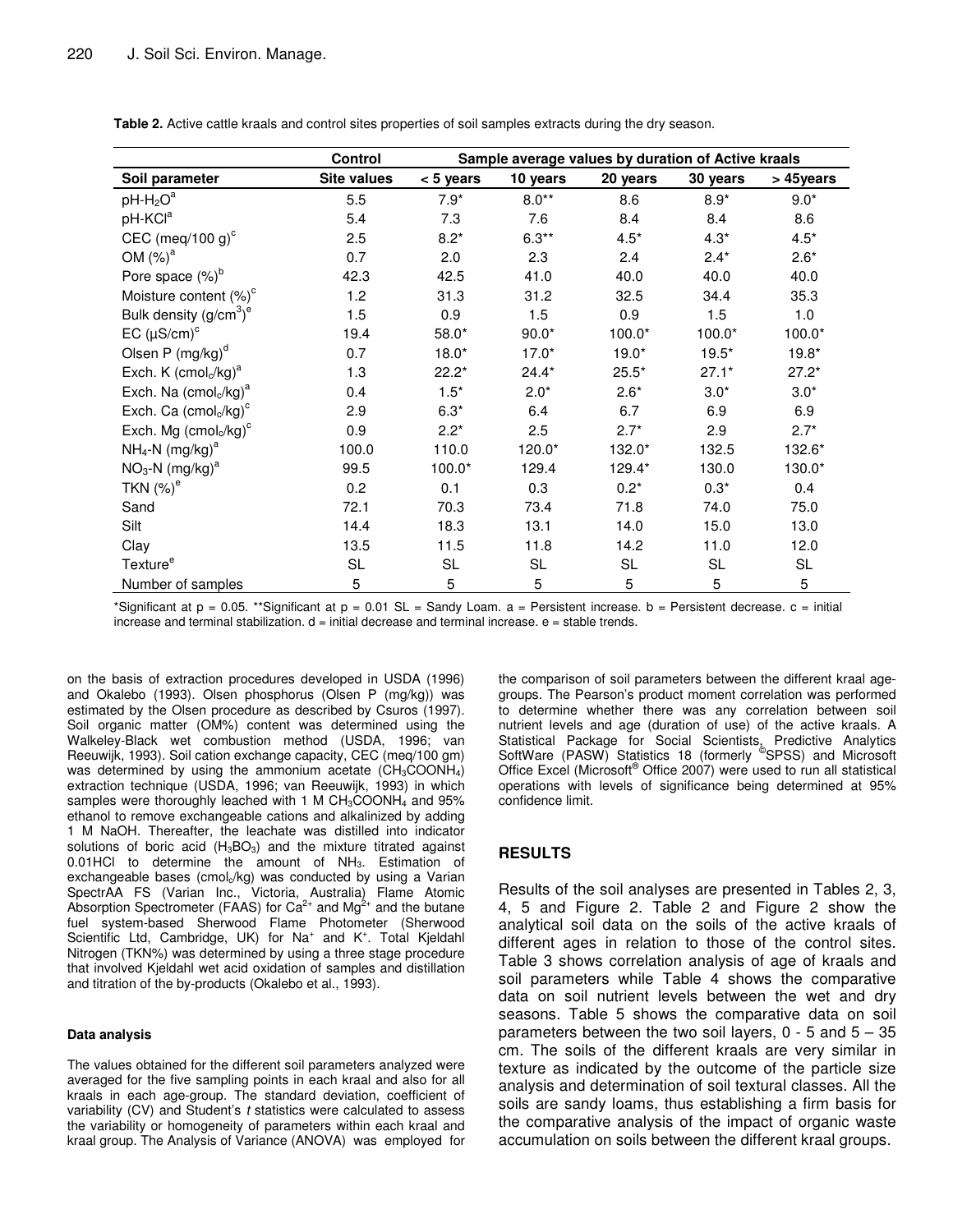| Soil parameter                              | <b>Pearson correlation coefficients</b> |  |  |
|---------------------------------------------|-----------------------------------------|--|--|
| pH-H <sub>2</sub> O                         | $0.99**$                                |  |  |
| $CEC$ (meg/100 g)                           | $-0.40$                                 |  |  |
| OM (%)                                      | $0.95**$                                |  |  |
| Pore space (%)                              | $-0.25$                                 |  |  |
| Moisture content (%)                        | $0.90*$                                 |  |  |
| Bulk density $(g/cm3)$                      | 0.05                                    |  |  |
| EC (µS/cm)                                  | $0.75*$                                 |  |  |
| Olsen P (mg/kg)                             | $0.90*$                                 |  |  |
| Exch. K (cmol <sub>c</sub> /kg)             | $0.90*$                                 |  |  |
| Exch. Na $(cmolc/kg)$                       | $0.90*$                                 |  |  |
| Exch. Ca $(\text{cmol}_{\alpha}/\text{kg})$ | $0.75*$                                 |  |  |
| Exch. Mg (cmol $\sqrt{k}$ g)                | $0.90*$                                 |  |  |
| $NH_4-N$ (mg/kg)                            | $0.95***$                               |  |  |
| $NO3-N$ (mg/kg)                             | $0.90*$                                 |  |  |

**Table 3.** Correlation coefficients of soil parameters and duration of active kraal usage.

\*Significant at  $p = 0.05$  and \*\*Significant at  $p = 0.01$ .

**Table 4.** Seasonal variations in soil sample extracts.

| Parameter                            | <b>Seasons</b> |            |  |  |
|--------------------------------------|----------------|------------|--|--|
|                                      | Wet summer     | Dry winter |  |  |
| OM(%)                                | 2.5            | $3.0*$     |  |  |
| Olsen P (mg/kg)                      | 0.9            | $21.2**$   |  |  |
| $NH_4-N$ (mg/kg)                     | 153.3          | $313.0**$  |  |  |
| $NO3 - N$ (mg/kg)                    | 100.8          | $130.5*$   |  |  |
| <b>TKN (%)</b>                       | 0.2            | 0.3        |  |  |
| $pH-H2O$                             | 8.5            | $8.9*$     |  |  |
| CEC (meg/100g)                       | 5.1            | 4.3        |  |  |
| Exch. K (cmol $\sqrt{k}$ g)          | 1.3            | $22.5***$  |  |  |
| Exch. Na $(\text{cmol}_c/\text{kg})$ | 1.4            | 2.2        |  |  |
| Exch. Ca $(\text{cmol}_c/\text{kg})$ | 6.6            | 6.5        |  |  |
| Exch. Mg $(cmolc/kg)$                | 2.2            | 2.5        |  |  |
| Number of sample sites               | 25             |            |  |  |

\*Significant at  $p = 0.05$  and \*\*Significant at  $p = 0.01$ .

#### **Kraal soils versus control site soils**

As to be expected, the results in Table 2 show a considerably high level of nutrient enrichment of the soils of the kraal areas from animal wastes compared with the control sites. For example, the average exchangeable Ca<sup>++</sup> for control site soils is only 2.9 cmol<sub>c</sub>/kg compared to values ranging from  $6.0 - 6.7$  cmol $\sqrt{k}$ g for the kraal soils representing a  $2.0 - 2.3$  times (or  $206 - 231\%$ ) increase over the levels in the control site soils. Mg<sup>++</sup> levels in the kraal soils are  $3.7 - 7.5$  times (375 - 750%) greater than the average level for control site soils; Na<sup>+ levels are 2.0</sup> – 2.75 times (or 200 - 750%) higher; K + levels are 17 – 20 times (or 1700 - 2000%) higher while Olsen P levels are

24 – 28 times (or 2429 - 2828%) higher than the average level in the control site soils. Organic matter levels in the kraal soils are 286 - 372% of the average level in the control site soils. It is not surprising therefore that soil CEC values in the kraals are much higher, by 212 - 328%, than in the control sites. Such is the impact of organic waste accumulation in kraals on the soil nutrient status. The kraal soils also have higher nitrogen status than the control site soils as shown in Table 2.

The highly improved organic matter status of the kraal soils is probably reflected in the highly improved moisture content and structural characteristics (pore space% and bulk density) of the kraal soils relative to those of the control site soils. The kraal soils also are distinctly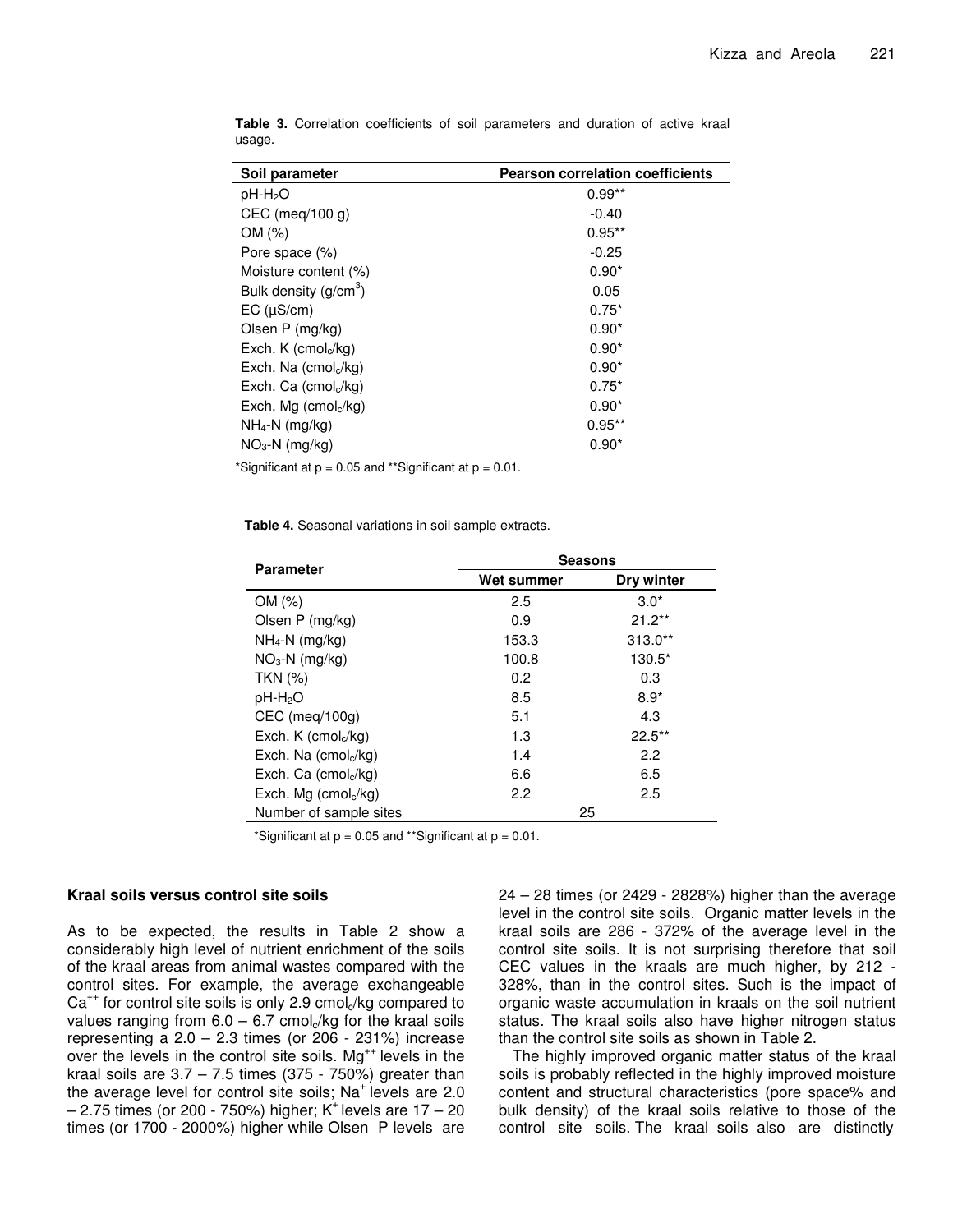|                                      | <b>Kraal soil layers</b> |               | <b>Control sites</b> |                           |
|--------------------------------------|--------------------------|---------------|----------------------|---------------------------|
| <b>Parameters</b>                    | <b>Surface</b>           | Sub-surface   | Surface $(0 - 5$ cm) | Sub-surface $(5 - 35$ cm) |
|                                      | $(0 - 5$ cm)             | $(5 - 35$ cm) | <b>Control sites</b> | <b>Control sites</b>      |
| pH <sub>2</sub> O                    | 8.9                      | 8.6           | 5.5                  | 5.6                       |
| Pore space (%)                       | 39.4                     | 40.0          | 42.0                 | 42.3                      |
| Moisture content (%)                 | 32.0                     | 31.5          | 1.3                  | 1.4                       |
| $CEC$ (meg/100g)                     | 3.6                      | 3.5           | 2.5                  | 2.8                       |
| OM (%)                               | 3.4                      | 3.2           | 0.7                  | 0.7                       |
| Olsen P (mg/kg)                      | 19.5                     | 19.8          | 0.7                  | 0.8                       |
| $NH_4-N$ (mg/kg)                     | 132.5                    | 132.0         | 98.9                 | 99.0                      |
| $NO3-N$ (mg/kg)                      | 130.8                    | 130.0         | 100.0                | 99.9                      |
| Exch. K (cmol $\sqrt{kg}$ )          | 22.4                     | 22.1          | 1.3                  | 1.3                       |
| Exch. Na $(\text{cmol}_c/\text{kg})$ | 1.4                      | 1.5           | 0.2                  | 0.4                       |
| Exch. Ca $(\text{cmol}_c/\text{kg})$ | 6.5                      | 6.7           | 3.0                  | 3.4                       |
| Exch. Mg $(cmolc/kg)$                | 2.5                      | 2.7           | 0.9                  | 0.8                       |
| Number of sample sites               |                          | 25            |                      | 5                         |

**Table 5.** Surface and subsurface soil depths properties of soil sample extracts during the dry season.

alkaline in reaction with  $pH - H<sub>2</sub>O$  values ranging from 7.9 in the youngest kraals to 9.0 in the over 40 year-olds. The corresponding values for pH-KCl are 7.3 and 8.6 for the youngest and oldest kraals respectively. Soil pH values for the control site soils are  $pH-H_2O$  5.5 and  $pH-KCl$  5.4.

## **Correlation between age of Kraals and Kraal soil parameters**

The graphs in Figure 2 depict the trend in soil parameters through time. In general and with few exceptions, there is an upward trend in values with the age of kraals. This relationship is confirmed by the results of the correlation analysis between age of kraals and different soil parameters as shown in Table 3. The parameters that are most highly positively correlated with time (age of kraals) are pH  $(r = 0.99)$ , OM and NH<sub>4</sub>-N with the same correlation coefficient  $(r = 0.95)$  and Olsen P  $(r = 0.90)$ while pore space and CEC show negative though nonstatistically significant correlations with time (*r* = -0.25 and  $r = -0.40$  respectively).

## **Seasonal trends in Kraal soil nutrient levels**

Table 4 shows the comparative data on soil nutrient levels between the dry and wet seasons. There is a discernible seasonal pattern to the concentration of nutrients in the soil although ANOVA indicates the observed differences are not statistically significant at the 0.05 probability level in respect of TKN, CEC and exchangeable Ca and Mg. With the exception of TKN, CEC and all exchangeable bases except K, all other parameters were higher in the dry than in the wet season (Table 4).

## **Nutrient concentrations with soil depth**

Except for OM, CEC and  $NH<sub>4</sub>$ -N differences between soil nutrient levels at surface and subsurface soil depths were not significant  $(P = 0.05)$ . This suggests that the impact of organic waste accumulation extends beyond the top 0- 5cm of the soil depths to 5 – 35 cm layer.

## **DISCUSSION AND CONCLUSIONS**

### **Comparative analysis of soil nutrient levels between kraals and their surrounding areas**

The findings of this study on the elevated nutrient levels in kraal soils relative to soils in the surrounding areas are consistent with observations in other semi-arid areas where kraals form a significant feature of the livestock management system (Turner 1998a, 1998b; Brooks et al., 2006). The kraal soils are markedly alkaline in comparison to the inherently acidic sandy soils of the surrounding areas. The characteristic soil alkalinity within kraals is consistent with the high OM content which likely influenced the observed elevated concentrations of phosphorus and total quantities of soluble exchangeable bases.

The observed difference in soil moisture content between kraals and surrounding areas is influenced by the high OM content at the kraals. OM enables the soil to retain more water because of the tiny pores present with a lower matric potential (Brady and Weil, 2002) which reduces tendency for easy flow of water. Thus, OM in kraal soils acts as a 'sponge' that absorbs and stores moisture. The moisture content had an influence on the total loss of N due to denitrification (Hiernaux et al., 1998), which partially accounts for the temporal trend of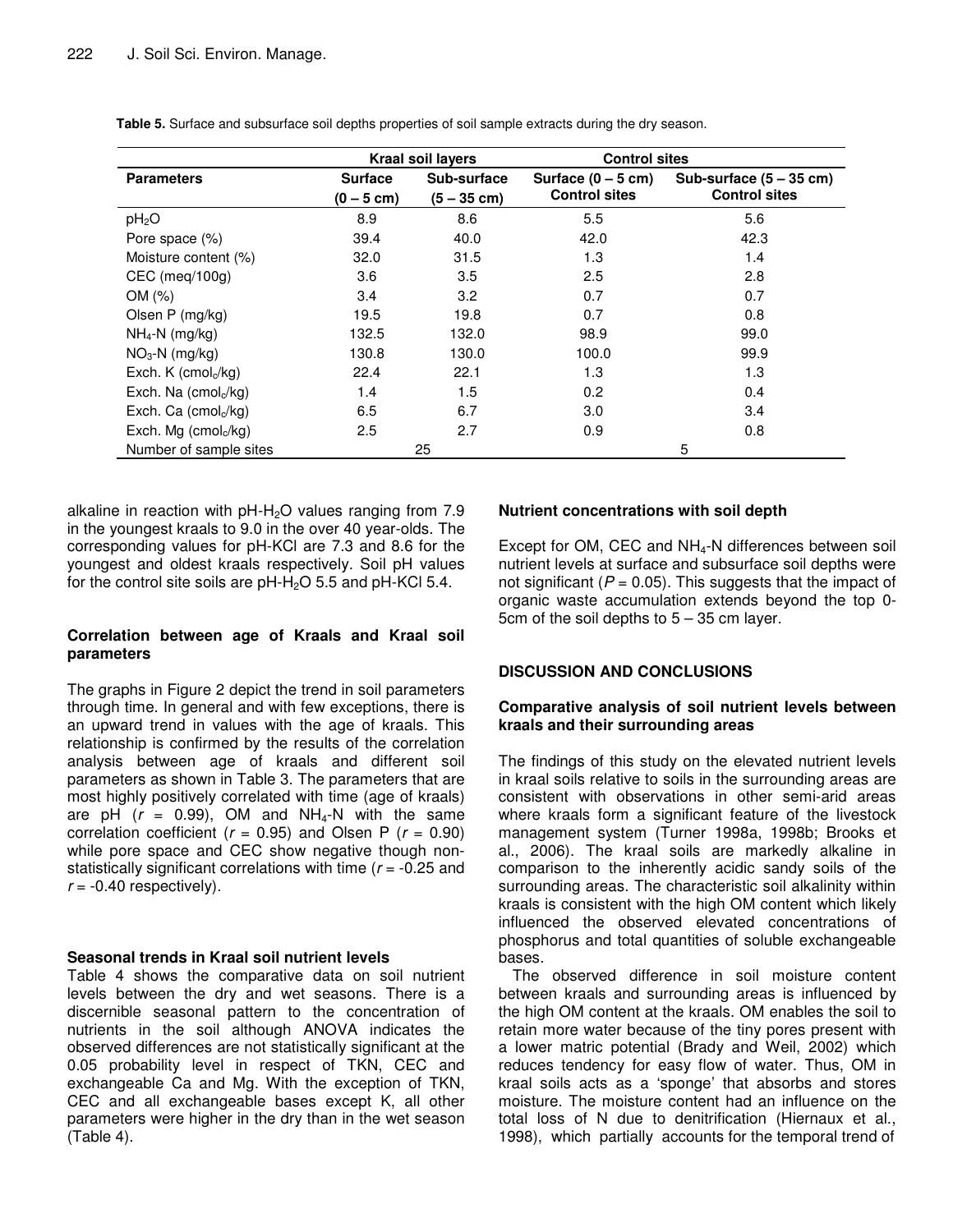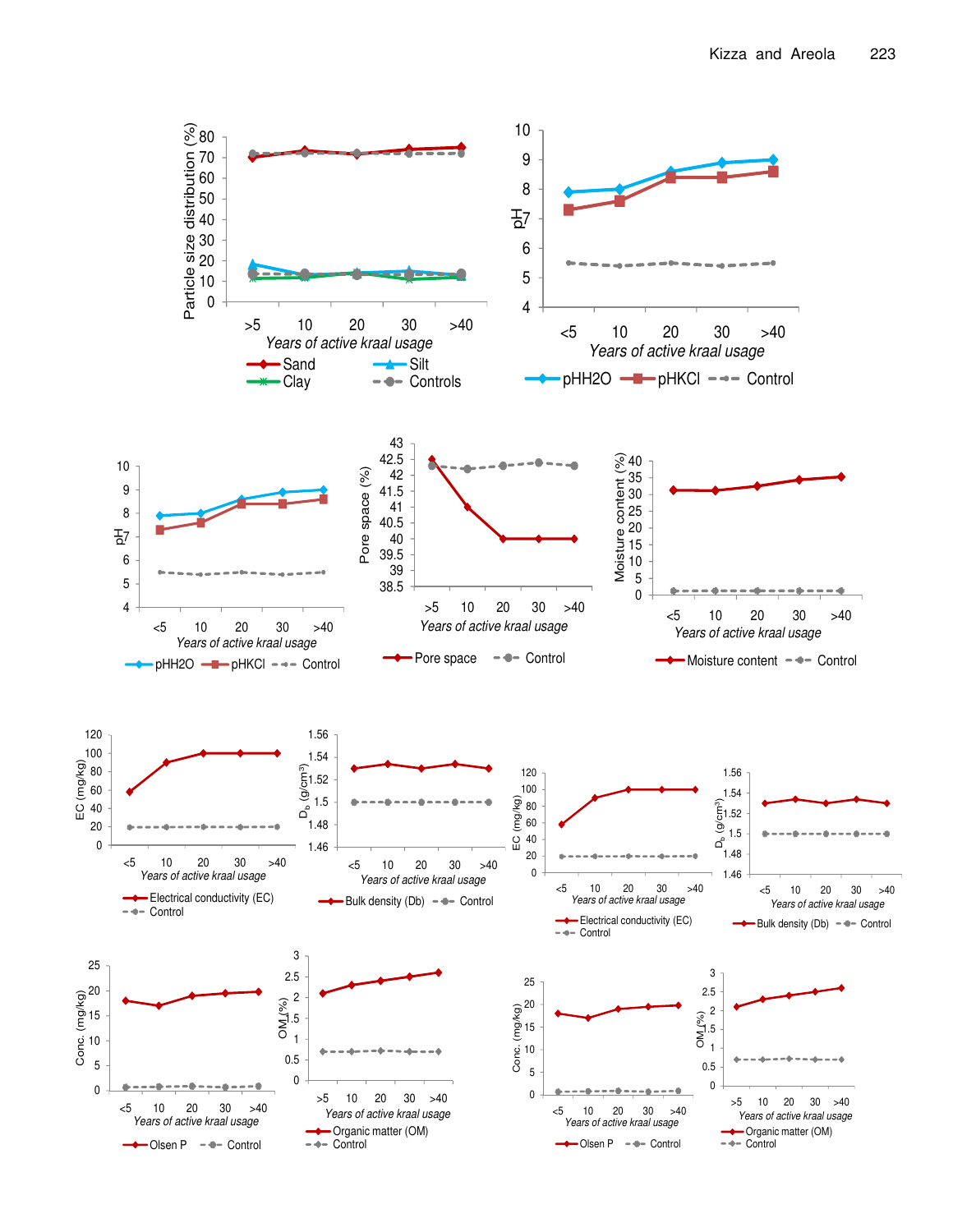

**Figure 2.** Trends in soil parameters with years in actively used kraal areas.

soil nutrient variations at kraals and their surrounding soils. The declining trend of porosity values with increase in years of active kraal utilization is consistent with increased compaction of the soil by the livestock. Similarly, because trampling within and around kraal areas influences soil bulk density, EC increased as reduced porosity lowered water infiltration to dilute the soil solution. In addition, the negatively charged colloidal OM with high surface area and surface charge density (Brady and Weil, 2002) enabled kraal soil environments to have increased cations that allowed more of the latter to be held in exchangeable form. Consequently, the above-neutral pH and the elevated values of EC and CEC can be explained.

#### **Analysis of the effects of animal waste on soil after continuous active utilization of kraals**

There is a direct correlation between length of years of active kraal utilization and soil nutrient concentrations. Nutrient loadings from animal waste accumulation at kraals increase over the years of active kraal utilisation. But, the impact of this nutrient loading is highly localized within the kraals judging from the comparative very low soil nutrient levels in the surrounding areas.

The CEC temporal pattern of initial increase and eventual stabilization with age of kraal is related to mineralisation rates and nutrient loading at kraals since extended organic matter mineralisation reduces CEC levels (Zech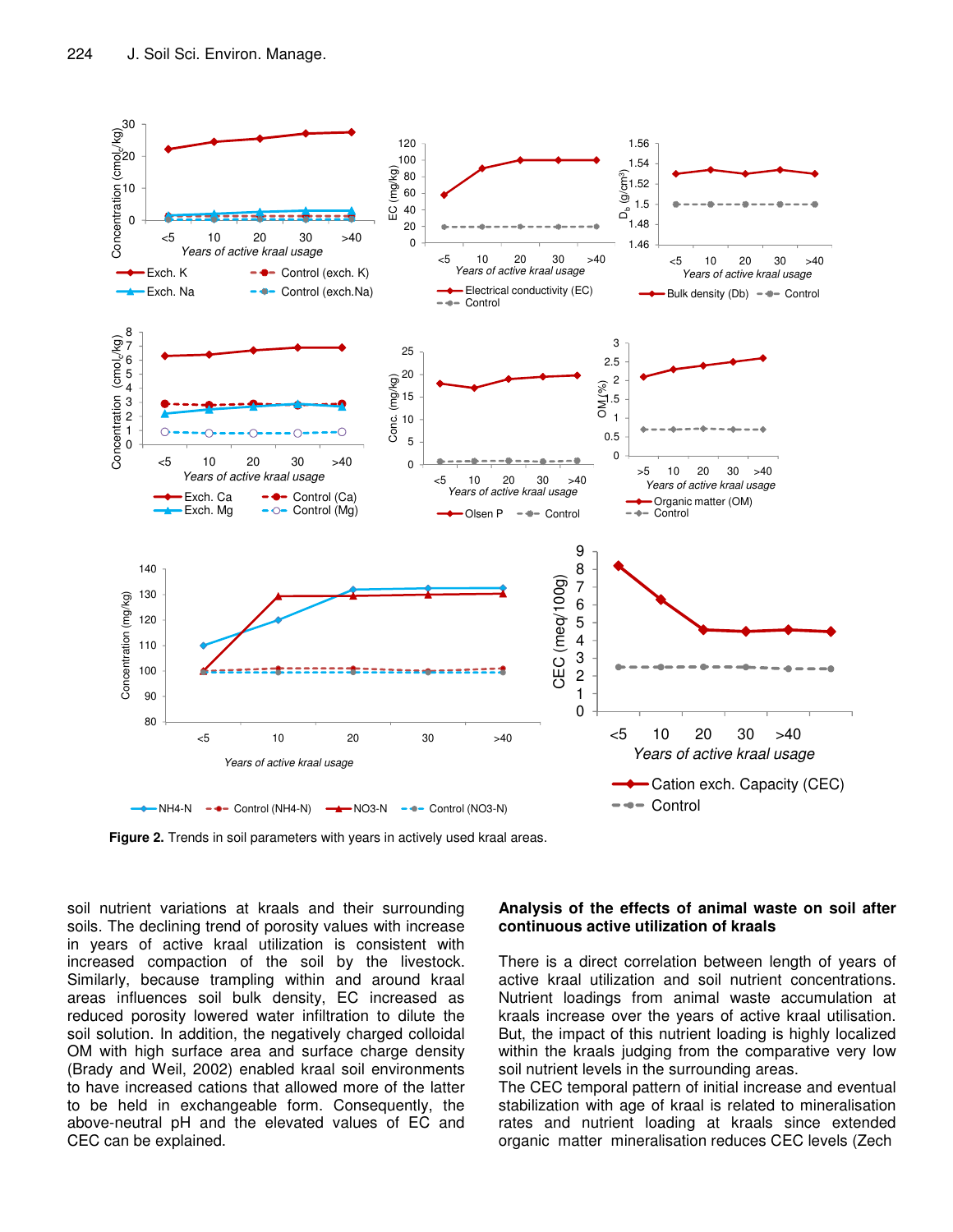#### et al., 1997).

A continuous addition of OM to the soil at kraals that had been actively utilised for many years (Table 1) influences the decomposition and mineralisation rates of the OM (Zech et al., 1997) which account for the stable trends of CEC observed. Similarly, the higher nutrient status at old utilized kraals increases the labile amount of available P reserve pool (Eghball and Power, 1999) which could explain the elevated levels of available P. Since the inorganic or available P present in the soil solution is the only form which plants can utilize (Maguire and Sims, 2002), it determines the soil nutrient status to a high degree.

## **Seasonal variations in soil nutrient concentration levels**

Seasonal trends of the generally higher concentrations of most nutrients in winter in comparison with summer were expected and point to variations in nutrient loading of the animal waste at kraals in which low summer values for most parameters suggest substantial leaching/ translocation processes during the wet summer season. Temperature and moisture content regulate nitrification, volatilisation, denitrification and mineralisation of OM by influencing microbial processes (Bastida et al., 2008). The summer high temperatures entail higher losses through OM mineralisation compared to the dry cold winter period when the very dry surface of the soil exposure the OM to desiccation in the semi-arid environment.

Similarly, the elevated wet season CEC pattern suggests accelerated humification because of this season's higher temperatures that induce the formation of carboxyl and phenolic functional groups (Zech et al., 1997). The same mechanism could explain the elevated wet-season losses of  $NH_4-N$  (Clark et al., 2005) while  $NO<sub>3</sub>$ -N and TKN trends are indicative of the extent to which wet-season leaching can reduce the magnitude of inter-seasonal variations by undermining nutrient accumulation.  $NO<sub>3</sub>$ -N has a short residence period in the soil partly because it is soluble and mobile (Villar-Mir et al., 2002) and also because it is easily absorbed by plants (Brandjes, 1996).

## **Soil nutrient variation at soil depths**

The impact of organic waste accumulation in kraal soils of up to 35 cm soil depth is a function of the continuous addition of the wastes without any form of harvesting. Although, the rate of mineralization is much slower than the rate of organic waste accumulation, continuous addition of wastes over a long time would progressively lead to the infiltration of nutrient concentrations deeper into the soil. Infiltration of the accumulated waste in

kraals may have implications for groundwater contamination which requires careful investigation and monitoring.

## **Implication of the study for agricultural development**

This study has shown that sedentary kraaling where rotation of kraal sites or the harvesting of animal manure is not commonly practised leads to soil nutrient overenrichment at scattered spots (isolated kraal sites). A linkage between soil nutrient over-enrichment at kraals and agricultural productivity is important since the nutrients in kraals have been harvested from the surrounding areas by grazing animals and transferred to the kraal sites. This concentration and localization of nutrients at kraals not only impoverishes the entire ecosystem over time, but also, creates spatial disparities in land productivity at the micro-level. These spatial differences in nutrient levels are clearly seen in the patchy nature of the vegetation in the kraal environs: the kraal sites have more lush growths than the surrounding areas. Crop productivity in such a landscape is likely to be affected by the patchy nature of soil nutrient enrichment. Sustainable agriculture particularly in nutrient poor semi arid environments can be better served by the use of the animal manure from the kraals as a management strategy to redistribute the nutrients back to the areas where they had been harvested originally by the grazing animals.

#### **REFERENCES**

- Augustine JA (2003). Long-term, livestock-mediated redistribution of nitrogen and phosphorus in an East African savanna. J. Appl. Ecol., 40: 139-149.
- Bastida F, Kandeler E, Moreno JL, Ros M, Garcia C, Hernandez T (2008). Application of fresh and composted organic wastes modifies structure, size and activity of soil microbial community under semiarid climate. Appl. Soil Ecol., 40: 318-329.
- Brady NC, Weil RR (2002). The nature and properties of soils. 13th ed. Prentice Hall. New Jersey, USA., p. 960.
- Brandjes PJ, de Wit J, van der Meer HG, van Keulen H (1996). Environmental impact of animal manure management. Livestock and the environment? Finding a balance. International Agriculture Centre, Wageningen (the Netherlands), p. 53.
- Brooks ML, Matchett JR and Berry KH (2006). Effects of livestock watering sites on alien and native plants in the Mojave Desert, USA. J. Arid Environ., 67: 125-147.
- Clark JE, Hellgren EC, Parsons JL, Jorgensen EE, Engle DM, Leslie DM (2005). Nitrogen outputs from fecal and urine deposition of small mammals: implications for nitrogen cycling*.* Oecologia 144: 447- 455.
- Csuros M (1997). Determination of Phosphorous. Environmental Sampling and Analysis Laboratory Manual. Lewis Publishers, New York, p. 320.
- Eghball B and Power JF (1999). Phosphorous and Nitrogen based manure and compost applications: Corn production and phosphorous. Soil Sci. Soc. Am. J., 63: 895-901.
- Elias E, Morse S, Belshaw DGR (1998). Nitrogen and phosphorous balance of Kindo Koisha farms in southern Ethiopia. Agric. Ecosyst. Environ., 71: 93-113.
- Gandah M, Brouwer J, Hiernaux P and Van Duivenbooden N (2003). Fertility management and landscape position: farmers' use of nutrient